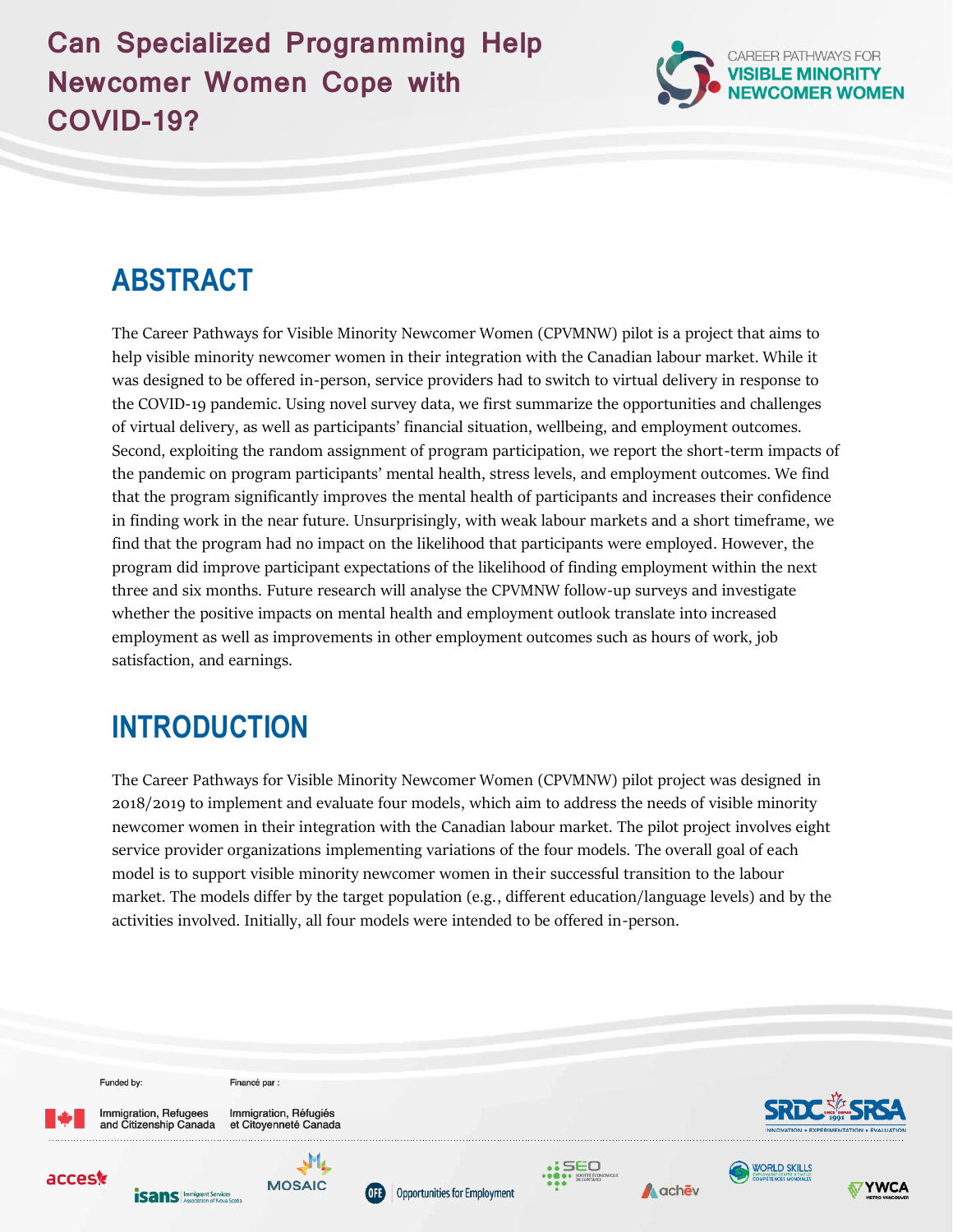The eight partner service provider organizations responded quickly to innovate their in-person services and pivoted to virtual delivery as a response to COVID-19 in mid-March 2020. With support from IRCC, the Social Research and Demonstration Corporation (SRDC) developed and implemented a COVID-19 sub-study to learn more about the impacts of the pandemic on the project and, more specifically, on the research program participants.

In this briefing note, we summarize the opportunities and challenges of virtual service delivery from the perspective of the research participants: program group participants who received CPVMNW services as well as those in the comparison groups who were offered regular services from the service providers. Moreover, we investigate the short-term impacts of the program on participants' mental health, stress levels, and employment outcomes during the pandemic.

# **SAMPLE & METHODOLOGY**

The sample consists of CPVMNW participants who completed a short COVID-19 survey introduced in June 2020. All eligible<sup>1</sup> participants received an invitation, by email, to complete the survey. These invitations were sent in five batches (from early June to mid-September 2020), according to the date the participants completed the CPVMNW baseline survey.

The analysis of the survey data is comprised of two main components: an exploratory analysis and the impact analysis. For the exploratory analysis, we report descriptive statistics of the key outcomes of interest (opportunities and challenges of virtual service delivery) by participant characteristics of interest (marital status, number of children, and network size).

The impact analysis uses the data from participants at the service provider organizations with a randomized control trial design for the CPVMNW pilot project<sup>2</sup>. Given that program participation for these participants was randomly assigned, the average effect of the program can be rigorously estimated by comparing the outcomes of interest between the program and comparison group members<sup>3</sup>. The outcomes of interest reported in this summary are self-reported mental health, stress levels, and employment outcomes.

 $1$  Participants who were due or overdue to complete any CPVMNW survey were not invited to participate in the COVID-19 survey.

<sup>2</sup> Achēv (model 2), Immigrant Services Association of Nova Scotia (model 2), Opportunities for Employment Inc. (model 1), la Société Économique de l'Ontario (model 3), and World Skills Employment Centre (models 2 & 3).

<sup>&</sup>lt;sup>3</sup> We estimate the following regression specification for outcome Y of person i: Y<sub>i</sub>= θ·PROGRAM<sub>i</sub>+ γ·SPO\_MODEL<sub>i</sub> +εi, where PROGRAM is a dummy variable that equals one for program group participants and zero for comparison group participants, SPO\_MODEL is a vector of dummy variables for each SPO and model and ε is the idiosyncratic error term. θ and γ are parameters to be estimated with θ estimating the average effect of the CPVMNW program. Unless otherwise noted, statistical significance refers to significance at a 5% level.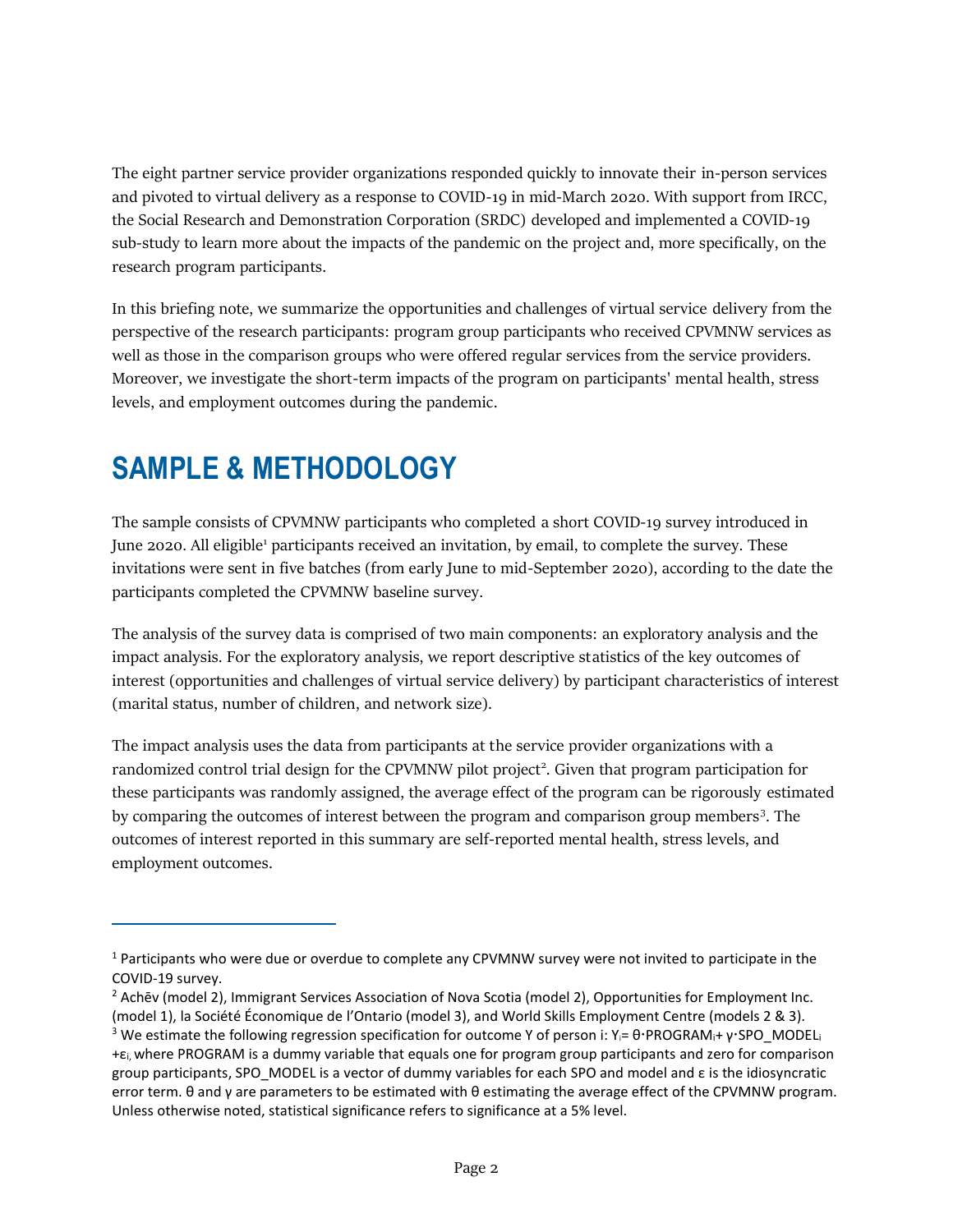# **RESULTS**

## **THE SAMPLE**

A total of 602 research participants answered the COVID-19 survey: 392 (65%) in the program group who were offered CPVMNW services and 210 (35%) in the comparison group. Most of the survey respondents (80%) are married. 41% of the respondents do not have any children under the age of 18<sup>4</sup>, 28% have one child, and 32% have two or more children. The average age among respondents is 36 years and they had been in Canada for approximately 19 months, on average, before they joined the research project. Survey respondents are also highly educated: 37% have a university bachelor's degree, 51% have a university master's degree or more, 7% have another type of diploma and 6% have a college education or less.

Among program group survey respondents, the majority (79%) participated in the program remotely, approximately 12% indicated that the program was delivered in-person, and the remaining 9% indicated they participated in the program both in-person and remotely.

## **WHAT PARTICIPANTS LIKED ABOUT REMOTE SERVICE DELIVERY**

The program group respondents who joined the program remotely were asked what aspects of this remote delivery they enjoyed. The exploratory analysis shows that 78% enjoyed participating in the program remotely because it reduced their travel time. Figure 1 also shows that, in addition to enjoying the reduced travel time, 57% of married women appreciated the reduction in costs associated with childcare, food, and transportation etc., while 58% of non-married women simply liked being at home.

## **CHALLENGES EXPERIENCED WHILE TAKING PART IN THE PROGRAM REMOTELY**

Program group respondents who participated in the program remotely shared the challenges that they experienced. 33% of program group participants reported they did not have any challenges in taking part in the program remotely, while the remaining two-thirds faced some difficulty participating in the program remotely. Furthermore, Figure 2 shows that respondents without children at home were more likely to report not having any challenges with remote access  $(38%)$  while some  $(37%)$  indicated the lack of human or in-person exchange as their primary challenge. On the other hand, participants with children pointed out the difficulty of having a child at home and other distractions in the home as challenges.

<sup>4</sup> With whom they live.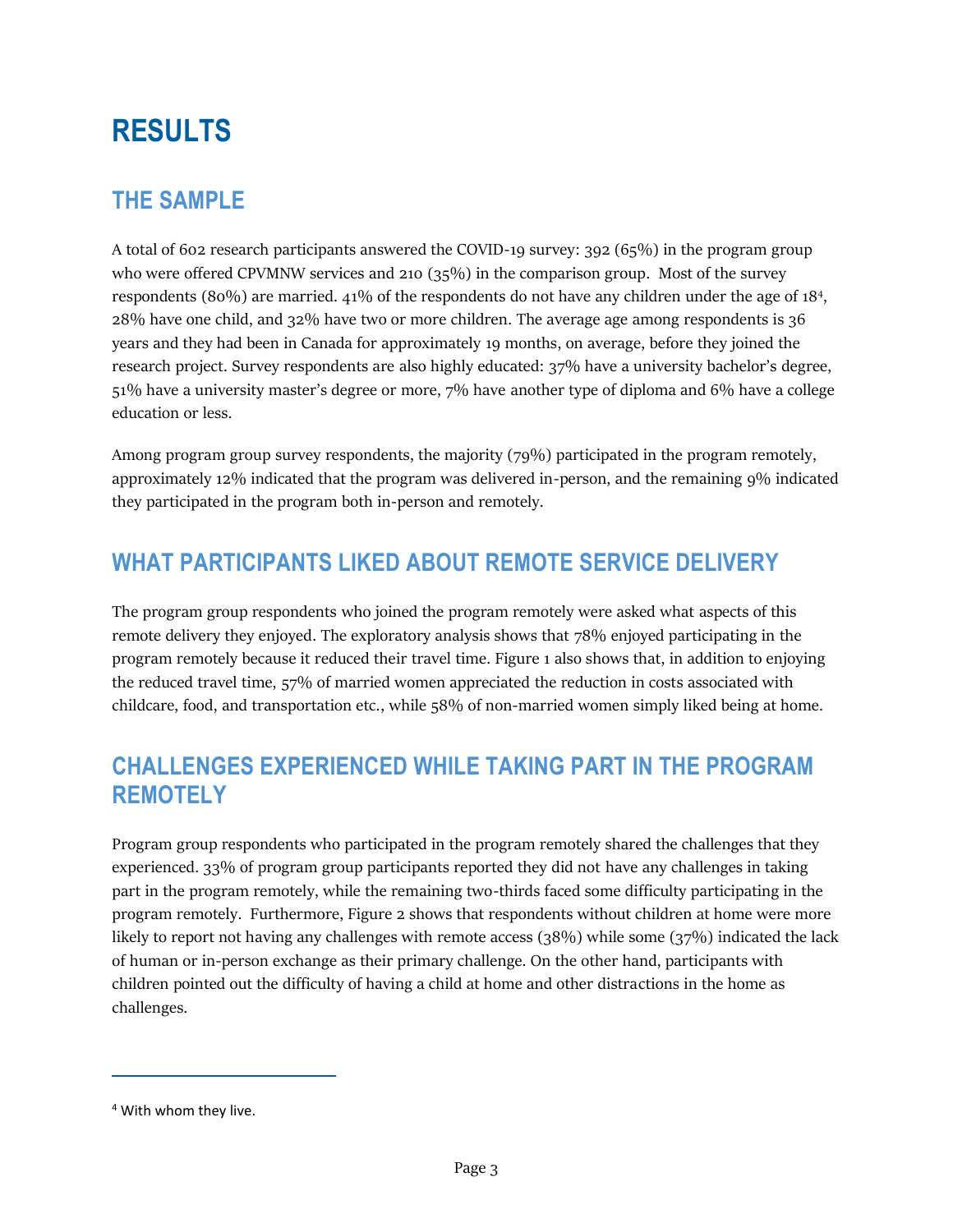### **Figure 1 What Participants Liked about Remote Service Delivery by Marital Status**



#### **Figure 2 Challenges in Taking Part in the Program Remotely by Number of Children**



### **ACCESS TO EQUIPMENT AND SERVICES**

Figure 3 shows that 78% of program group participants reported owning a smartphone, 59% own a computer, while 57% reported having a fast internet connection. When program respondents were asked what equipment and services they needed, 33% wanted a personal computer, 26% reported the need for a fast internet connection, while 21% wanted a personal smartphone.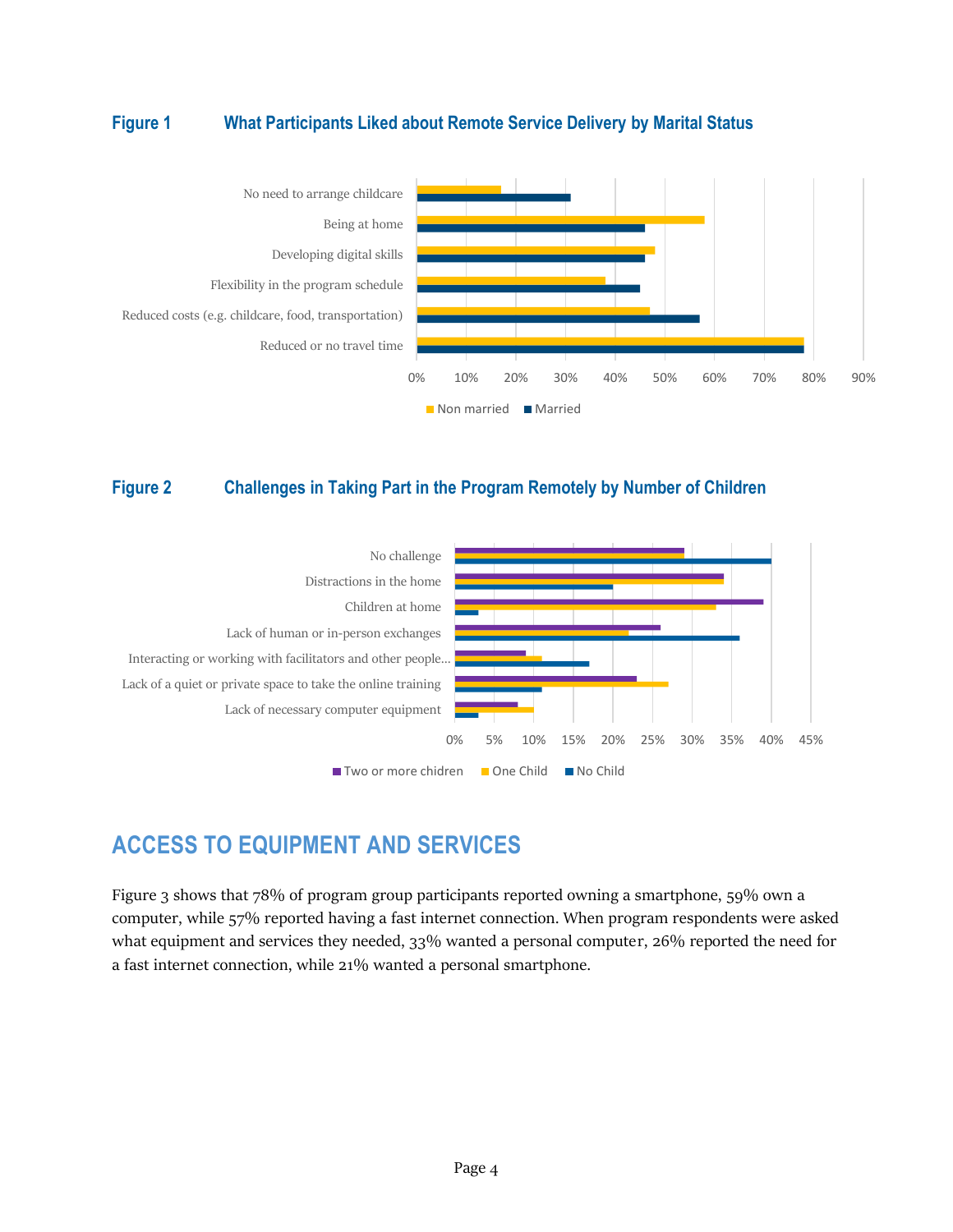### **Figure 3 Access to Equipment and Services**



## **FINANCIAL SITUATION DURING THE COVID-19 PANDEMIC**

To understand the financial situation of research participants, all COVID-19 survey respondents were asked to report any COVID-19 benefits they had received as well as the impact of COVID-19 on their financial obligations. Since March 2020, approximately, 49% of the comparison group and 53% of the program group participants did not receive any benefits related to COVID-19. However, the most common COVID-19 related benefit received by research participants was the Canada Emergency Response Benefits (CERB). Moreover, since March 2020, approximately 30% of participants with children under five years old received provincial childcare benefits.

With regards to meeting financial obligations, about 55% of both program and comparison group respondents indicated a major or moderate impact of COVID-19 on their ability to meet their rent or mortgage payment obligations. An analysis by marital status suggests that 27% of couples reported a major impact of COVID-19 on their ability to meet their rent or mortgage payment obligations compared to 41% for non-married respondents. With regards to paying monthly bills, 62% of those without a social network<sup>5</sup> felt that COVID-19 had a major impact on their ability to pay their monthly bills while

<sup>&</sup>lt;sup>5</sup> A social network is defined based on the question "Thinking of all the people (including family, friends, and people you know) who can give you help and support in these areas: help with household activities, specialized advice, emotional support, and help with job or career, in total about how many would that be?". A respondent is considered as not having a social network if her response to this question is "none" but has some social network if her response is "1-3, 4-6, 7-10 or more than 10".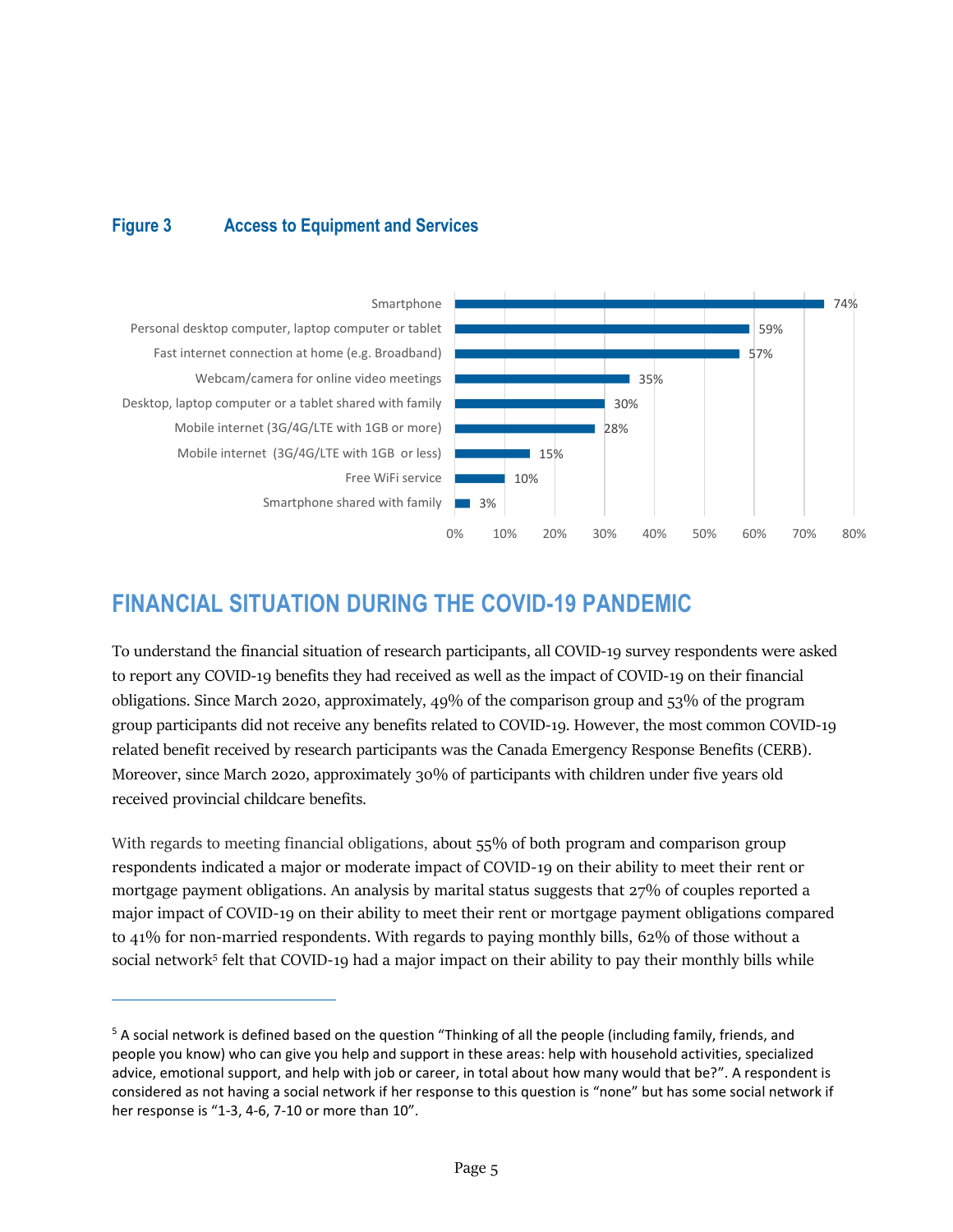this was the case for only approximately 21% of those with some social network. Respondents with a social network are also less likely to report that COVID-19 had a major impact on their ability to pay for groceries and to provide financial help to other family members.

### **WELLBEING**

Both the program group and comparison group were asked about their general mental health. Figure 4 shows the distribution of mental health by program assignment. Most participants in both the program and comparison groups rated their mental health as "good" (38% and 36%, respectively). However, the category with the fewest respondents from the program group is those who rated their mental health as "poor" while the category with the fewest respondents from the comparison group is those who rated their mental health as "excellent", suggesting the programs may have had a beneficial impact on participant mental health. This is investigated further in the impact analysis.



#### **Figure 4 Mental Health of Program and Comparison Groups**

The impact analysis identifies the effect of the program on mental health. Using a 5-point Likert scale, we find that the program resulted in a statistically significant average increase of 0.26 in the mental health of participants. This corresponds to an 8.8% improvement in mental health compared to the average mental health level of the comparison group (2.95 on the 1-5 scale). When considering mental health as a dummy variable, our estimates show that the program caused a statistically significant increase of 11.3 percentage points in the probability of reporting very good or excellent mental health.

Survey respondents also reported their level of stress in life. Fifty nine percent of the program group reported lower levels of daily stress compared to only 51% of the comparison group<sup>6</sup>. Using a 5-point

<sup>6</sup> Fifty-nine percent of the program group and 51% of the comparison group responded that most days were a bit stressful, not very stressful or not at all stressful. The other options were quite a bit stressful and extremely stressful.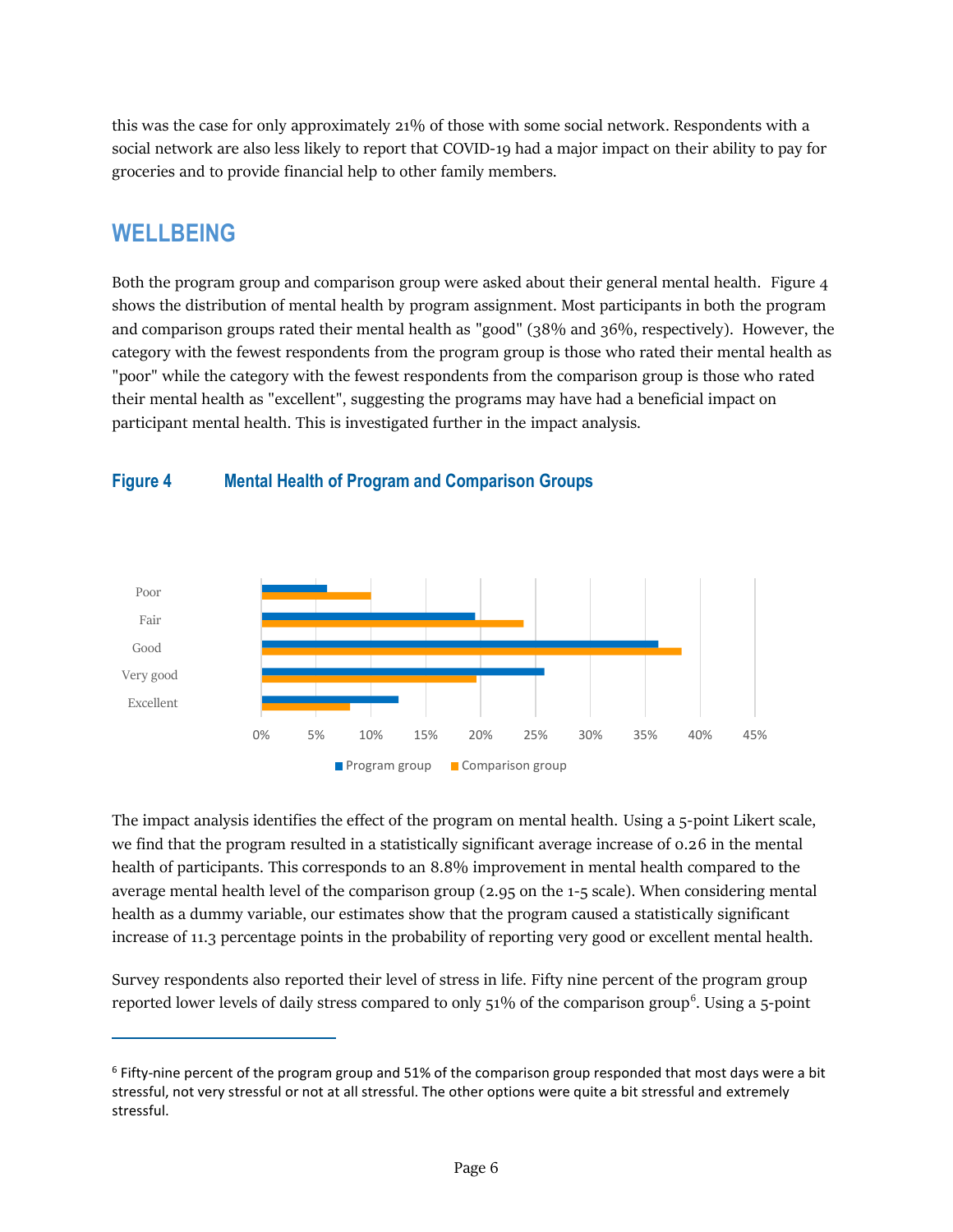Likert scale, we did not find a statistically significant effect of the program on respondents' stress levels. However, the program statistically (at a 10% significance level) increased the probability of being a bit, not very, or not at all stressed by 8 percentage points (compared to being quite a bit or extremely stressed) when we consider stress level as a dummy variable.

### **EMPLOYMENT**

Among survey respondents, 26% of the program group and 23% of the comparison group were employed at the time of the COVID-19 survey, though this difference is not statistically significant in the impact analysis. On average, respondents answered the COVID-19 survey approximately 116 days (just under 4 months) after they joined the research project. Given an average program duration of 33 days and the very weak labour market<sup>7</sup> at the time of data collection, these employment levels are not surprising.

Given that we find no short-term difference in program and comparison group employment status, we can investigate the impacts of the program on respondents' employment outlook (in three months and in six months)<sup>8</sup>. Figure 5 shows the distribution of whether participants believed that they would find work in the next three months by program assignment. About 23% of the program group strongly agreed that they would find a job in the next three months, compared to only 12% of the comparison group. When asked about their employment outlook for the next six months, 41% of the program group strongly believed they would find a job in the next six months, while only 28% of the comparison group did.

Using a 5-point Likert scale, our impact analysis of employment outlooks shows that the program statistically significantly increased the average employment outlook in the next three months by 0.23. This implies that compared to the comparison group, on average, the program group have 6.6% higher confidence of finding a job in the next three months. We also find that the program resulted in a statistically significant (at a 10% significance level) increase of 0.20 in participants' beliefs that they will find a job in the next six months using a 5-point Likert scale. This translates to a 5.3% average increase in confidence in finding a job in the next six months.<sup>9</sup>

 $^7$  In addition to respondents being at different points in the program, from June to September 2020, when the data was collected, the Canadian labour market was performing poorly due to the COVID-19 pandemic, with high unemployment rates, weak job creation, and diminished work hours.

<sup>&</sup>lt;sup>8</sup> Questions on employment outlook were only asked of those respondents who were not employed at the time of the survey.

<sup>&</sup>lt;sup>9</sup> We also investigate the heterogenous effects of the program on mental health, stress, and employment outcomes. The analysis does not show consistent differential impacts by socio-demographic characteristics or by service provider organization. We will investigate heterogenous effects further in the analysis of the first and second follow-up surveys.